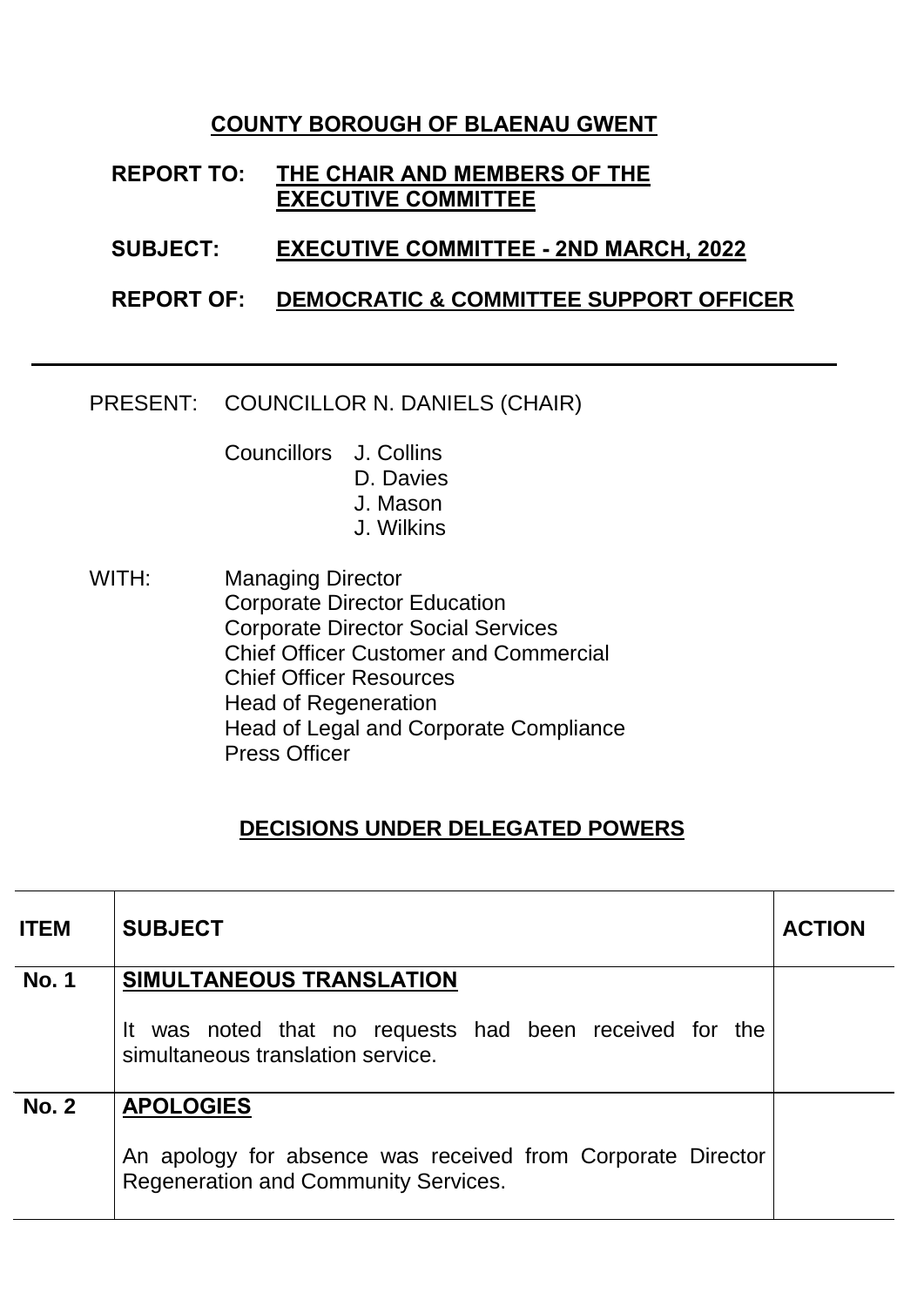| <b>No. 3</b> | DECLARATIONS OF INTEREST AND DISPENSATIONS                                                                                                                       |  |  |
|--------------|------------------------------------------------------------------------------------------------------------------------------------------------------------------|--|--|
|              | The following declarations of interest was reported:-                                                                                                            |  |  |
|              | Councillor J. Wilkins (Business Owner)                                                                                                                           |  |  |
|              | Item No. 9 - Business Rates Relief -<br>Retail, Leisure and Hospitality Rates Relief - 2022/2023                                                                 |  |  |
|              |                                                                                                                                                                  |  |  |
|              | <b>MINUTES</b>                                                                                                                                                   |  |  |
| <b>No. 4</b> | <b>SPECIAL EXECUTIVE</b>                                                                                                                                         |  |  |
|              | Consideration was given to the minutes of the meeting held on<br>the 9 <sup>th</sup> February, 2022.                                                             |  |  |
|              | RESOLVED that the minutes be accepted as a true record of<br>proceedings.                                                                                        |  |  |
|              | <b>GENERAL MATTERS</b>                                                                                                                                           |  |  |
| <b>No. 5</b> | <b>CONFERENCES/COURSES AND INVITATIONS</b>                                                                                                                       |  |  |
|              | Consideration was given to the Conferences/Courses and<br>Invitation report.                                                                                     |  |  |
|              | 2022 Royal Garden Parties, London                                                                                                                                |  |  |
|              | RESOLVED that Councillor C. Meredith be approved to attend.                                                                                                      |  |  |
|              | <b>DECISION ITEMS - CORPORATE SERVICES MATTERS</b>                                                                                                               |  |  |
| <b>No. 6</b> | <u> FORWARD WORK PROGRAMME – 16TH MARCH 2022</u>                                                                                                                 |  |  |
|              | Consideration was given to the report of the Leader of the Council.                                                                                              |  |  |
|              | The Leader reported that there would be additional monitoring<br>reports to be added to the agenda which would be accepted in<br>order to conclude any business. |  |  |
|              |                                                                                                                                                                  |  |  |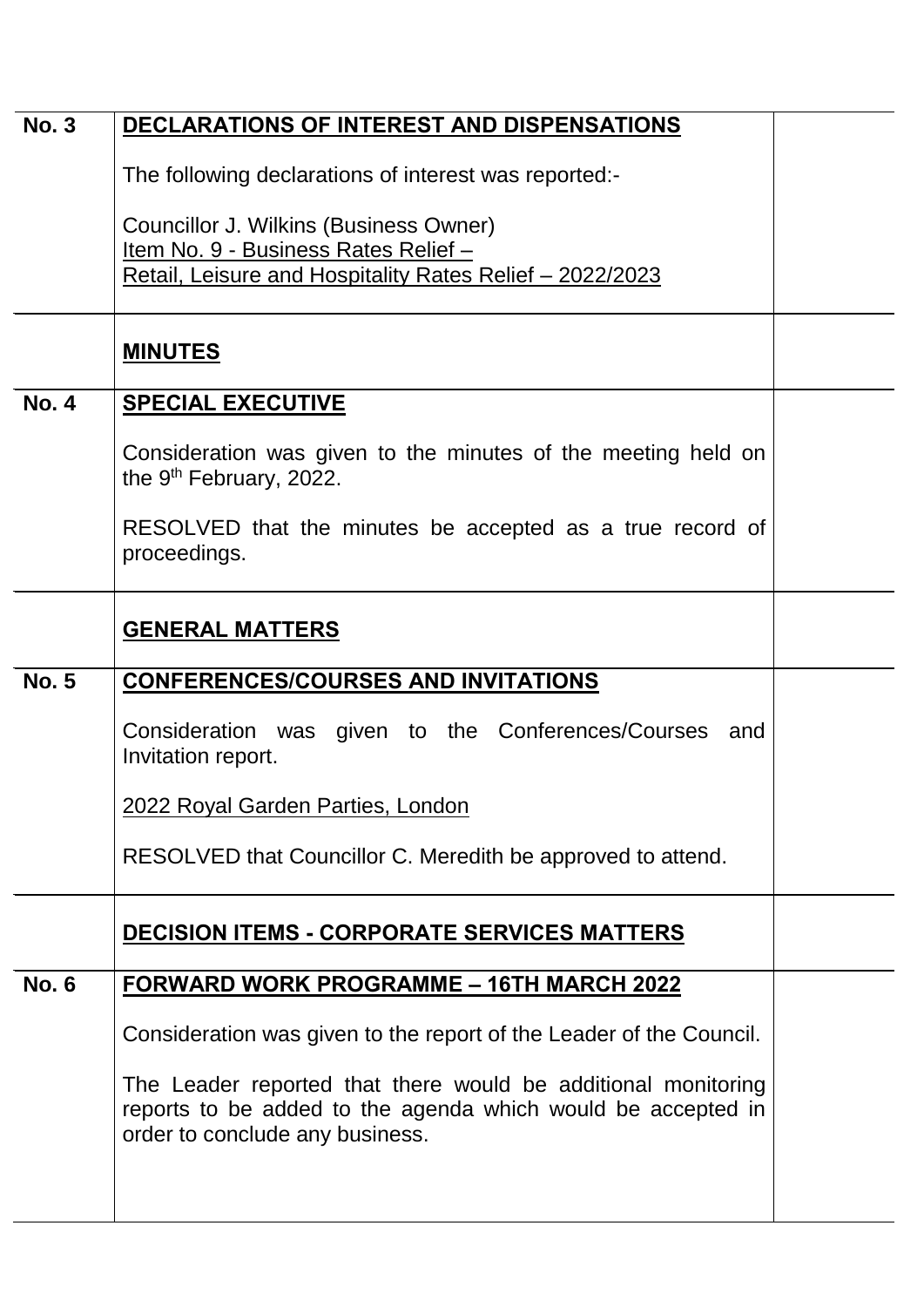|              | RESOLVED that the Forward Work Programme be accepted and<br>the Forward Work Programme as presented for the Special<br>Executive on 16 <sup>th</sup> March, 2022 be agreed (Option 1). |                                         |  |  |
|--------------|----------------------------------------------------------------------------------------------------------------------------------------------------------------------------------------|-----------------------------------------|--|--|
| <b>No. 7</b> | <b>GRANTS TO ORGANISATIONS</b>                                                                                                                                                         |                                         |  |  |
|              | Consideration was given to the report of the Chief Officer Resources                                                                                                                   |                                         |  |  |
|              | The following grants to organisation which had been received since<br>the publication of the report:-<br><b>ABERTILLERY</b>                                                            |                                         |  |  |
|              |                                                                                                                                                                                        |                                         |  |  |
|              | <b>Llanhilleth Ward - Councillor L. Parsons</b>                                                                                                                                        |                                         |  |  |
|              | Friends of St. Illtyds<br>1.<br>Knit & Natter<br>2.<br>3.<br><b>Brynithel Activities Group</b><br><b>Brynithel Bowls Club</b><br>4.<br><b>Groundwork Wales</b><br>5.                   | £166.75<br>£100<br>£250<br>£100<br>£100 |  |  |
|              | <b>BRYNMAWR</b>                                                                                                                                                                        |                                         |  |  |
|              | <u>Brynmawr Ward - Councillor W. Hodgins</u>                                                                                                                                           |                                         |  |  |
|              | <b>BGfm</b><br>1.<br>Libanus Church<br>2.<br>3.<br><b>Brynmawr Business Forum</b><br>G - Expressions<br>4.                                                                             | £250<br>£300<br>£150<br>£144.85         |  |  |
|              | <b>Brynmawr Ward - Councillor L. Elias</b>                                                                                                                                             |                                         |  |  |
|              | Libanus Church<br>$\mathbf 1$ .<br>2.<br><b>Brynmawr Musical Theatre Company</b>                                                                                                       | £150<br>£54.85                          |  |  |
|              |                                                                                                                                                                                        |                                         |  |  |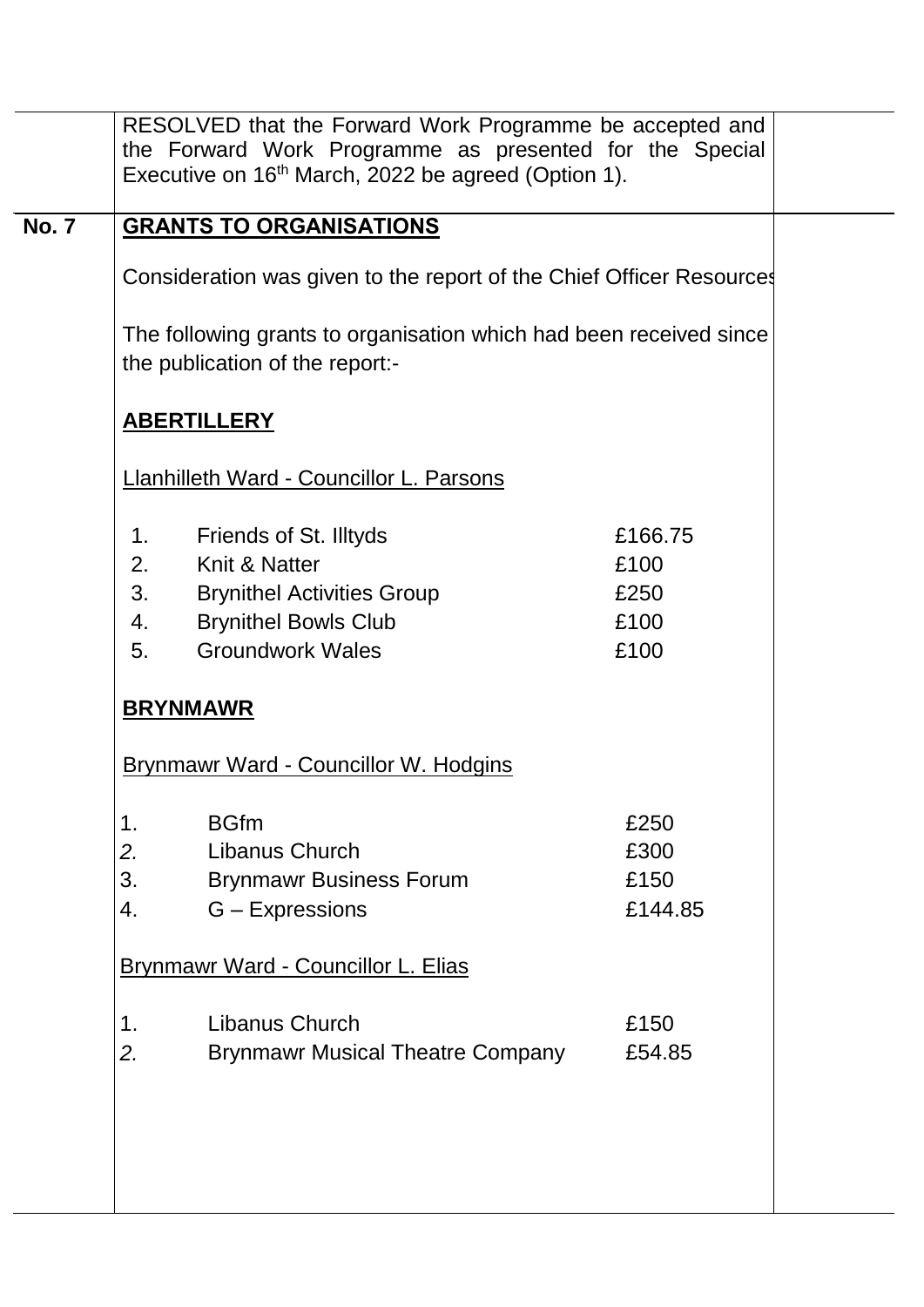# **EBBW VALE**

Badminton Ward - Councillor C. Meredith

| $\mathbf 1$ . | <b>Tredvale Camera Club</b>               | £150 |
|---------------|-------------------------------------------|------|
| 2.            | Chair of the Councils Charity Appeal £100 |      |
| 3.            | Raglan Terrace WOAP                       | £150 |

- 4. Ebbw Vale Childrens Contact Centre £100
- 5. St. Davids Church £113.07

# Rassau Ward - Councillor D. Wilkshire

| $\mathbf{1}$ . | <b>Ysybty Tri Chwm</b>             | £150   |
|----------------|------------------------------------|--------|
| 2.             | <b>Rassau &amp; Beaufort Bowls</b> | £68.34 |
| 3.             | Rassau OAP                         | £68.34 |
| 4.             | <b>Puddleducks</b>                 | £68.34 |
| 5.             | <b>Beaufort RFC</b>                | £68.34 |
| 6.             | Rhos y Fedwen                      | £68.34 |
| 7 <sub>1</sub> | <b>Beaufort Male Voice Choir</b>   | £68.34 |
| 8.             | <b>Rock Chapel</b>                 | £68.34 |
| 9.             | <b>Ebbw Vale Netball</b>           | £68.40 |

# **NANTYGLO & BLAINA**

Nantyglo Ward – Councillor P. Baldwin

| $\mathbf 1$    | <b>Katie Treharne</b>                | £200 |
|----------------|--------------------------------------|------|
| 2.             | Nantyglo RFC                         | £150 |
| 3.             | <b>Wesleyan Chapel</b>               | £100 |
| 4.             | Hooks & Pins                         | £100 |
| 5.             | <b>St Anne's Church Holy Trinity</b> | £100 |
| 6.             | <b>Winchestown OAP's</b>             | £100 |
| 7 <sub>1</sub> | <b>Hermon Cemetary Trust</b>         | £600 |
| 8.             | <b>Nantyglo Community Shop</b>       | £250 |
| 9.             | Nantyglo Football Club               | £200 |
| 10.            | <b>BGfm</b>                          | £150 |
| 11.            | <b>Friends of Parc Nant Y Waun</b>   | £100 |
| 12.            | 1 <sup>st</sup> Blaina Scout Group   | £100 |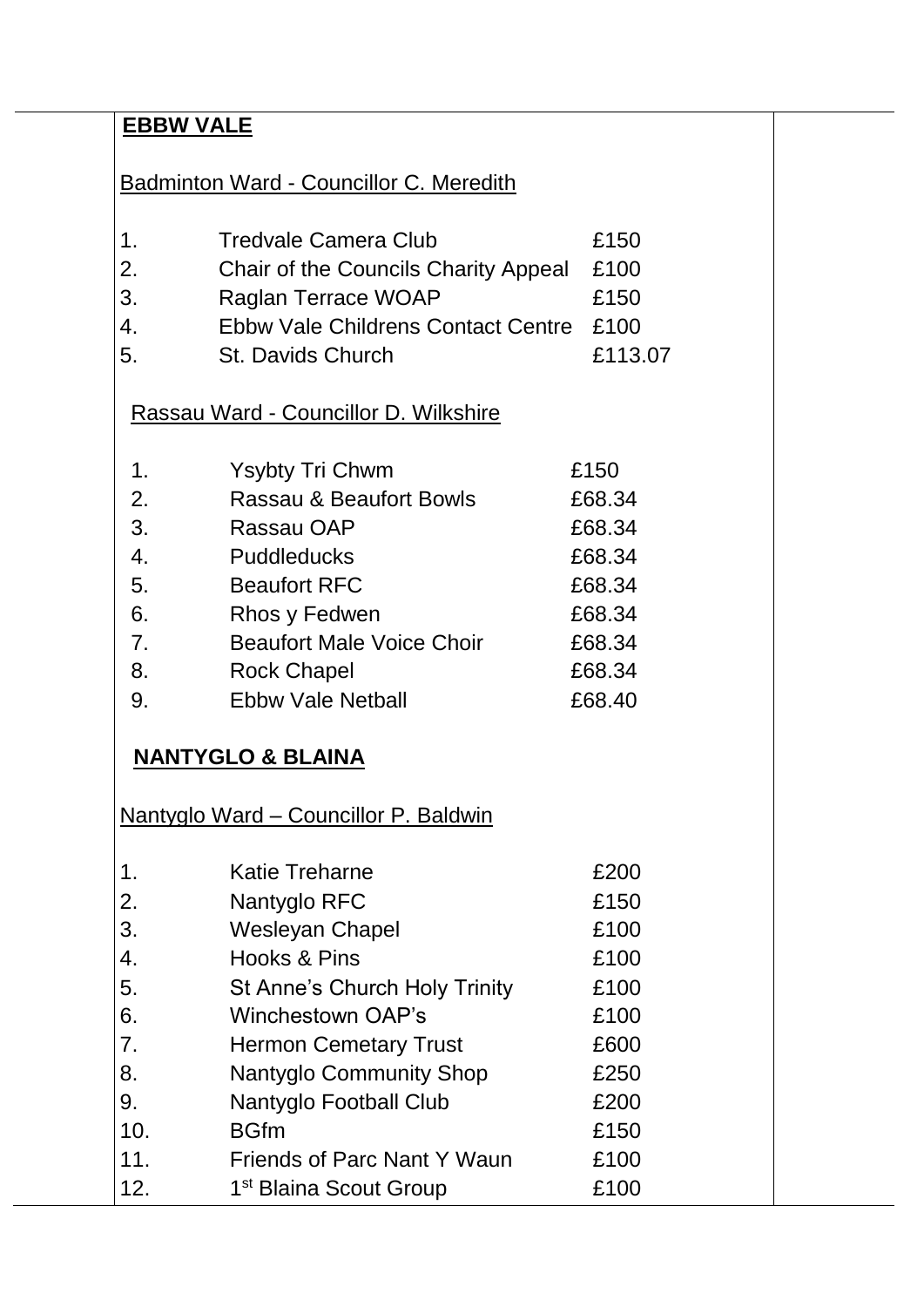| 13.             | Nantyglo OAP's                                            | £100    |  |
|-----------------|-----------------------------------------------------------|---------|--|
| 14.             | <b>Nantyglo Community House</b>                           | £184.10 |  |
|                 |                                                           |         |  |
|                 | Blaina Ward - Councillor J. P. Morgan                     |         |  |
|                 |                                                           |         |  |
| 1.              | Nantyglo FC                                               | £250    |  |
| 2.              | Aberystruth Archaeology                                   | £100    |  |
| 3.              | <b>BGfm</b>                                               | £144.10 |  |
| 4.              | <b>Ystuth Ladies Hut</b>                                  | £200    |  |
| 5.              | <b>Blaina Mens Bowls</b>                                  | £500    |  |
| 6.              | <b>Cwmcelyn Methodist Church</b>                          | £100    |  |
| 7 <sub>1</sub>  | <b>Blaina Scouts</b>                                      | £100    |  |
| 8.              | Coedcae Interact                                          | £100    |  |
| 9.              | <b>Blaina Community Centre</b>                            | £200    |  |
| 10.             | Chair of the Councils Charity Appeal                      | £50     |  |
|                 |                                                           |         |  |
| <b>TREDEGAR</b> |                                                           |         |  |
|                 |                                                           |         |  |
|                 | <b>Sirhowy Ward - Councillors T. Smith &amp; M. Cross</b> |         |  |
|                 |                                                           |         |  |
| 1.              | <b>Trefil RFC</b>                                         | £200    |  |
| 2.              | <b>Tredegar Orpheus Male Voice Choir</b>                  | £100    |  |
| 3.              | 2167 Squadron Air Training Corps                          | £100    |  |
| 4.              | <b>Tredegar Angling Club</b>                              | £50     |  |
| 5.              | <b>Blaenau Gwent Heritage Forum</b>                       | £100    |  |
| 6.              | <b>Tredegar Ironsides RFC</b>                             | £200    |  |
| 7.              | Gwent Area Ass. Welsh Pony and                            | £50     |  |
|                 | <b>Cob Society</b>                                        |         |  |
| 8.              | <b>Sirhowy Valley Woodlands</b>                           | £50     |  |
| 9.              | <b>Nantybwch Community Centre</b>                         | £350    |  |
| 10.             | <b>Sirhowy Community Centre</b>                           | £350    |  |
| 11.             | <b>Ystrad Deri Community Centre</b>                       | £350    |  |
| 12.             | <b>Horeb Chapel</b>                                       | £50     |  |
| 13.             | <b>Sardis Chapel</b>                                      | £50     |  |
| 14.             | St George's Church                                        | £100    |  |
| 15.             | <b>Silurian Amateur Boxing Club</b>                       | £50     |  |
| 16.             | <b>Tredegar Junior Netball Club</b>                       | £50     |  |
| 17.             | <b>Tredegar Operatic Society</b>                          | £200    |  |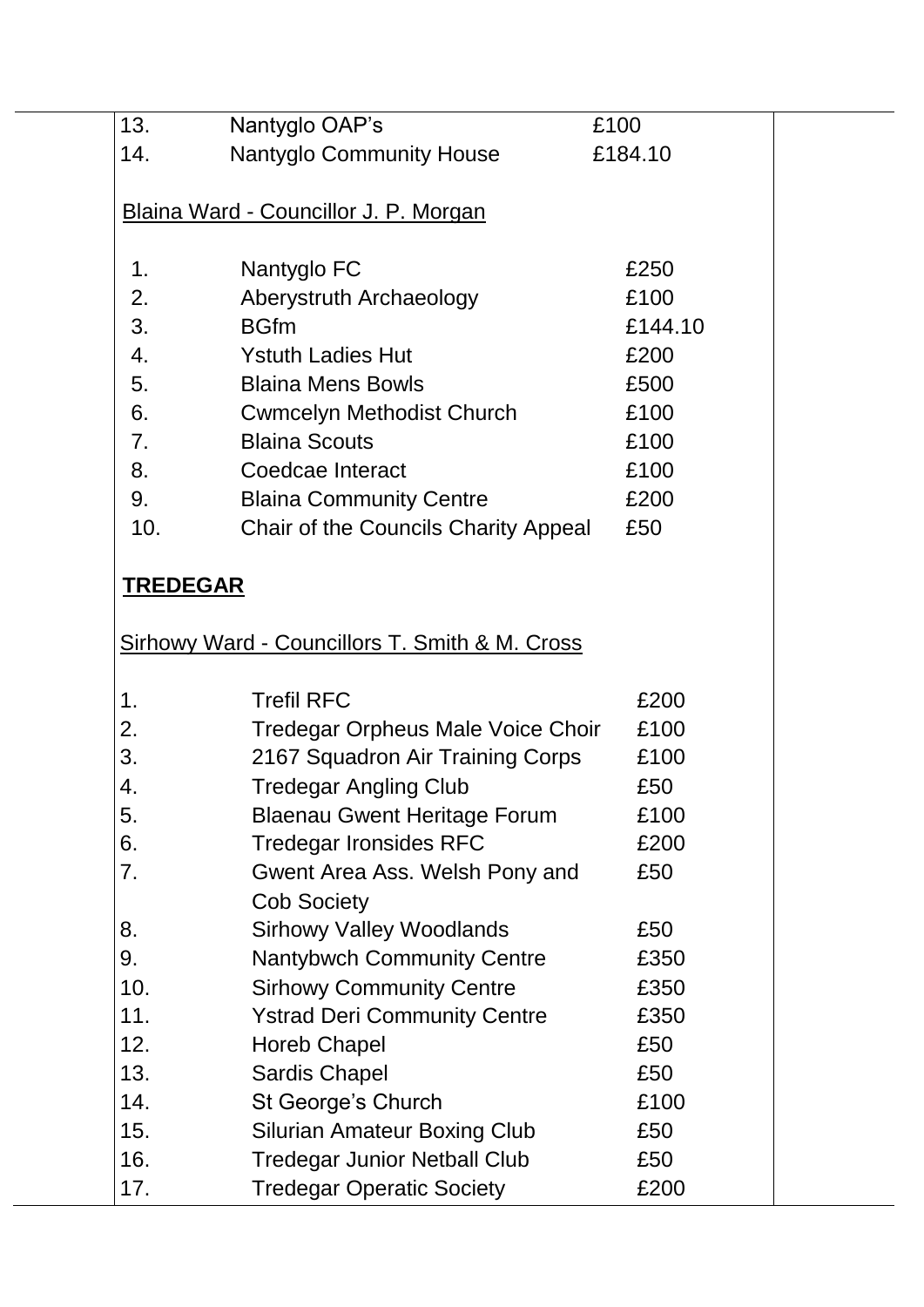| 18. | <b>Tredegar Twinning Association</b>                                                                                       | £100    |
|-----|----------------------------------------------------------------------------------------------------------------------------|---------|
| 19. | <b>Glanhowy Primary (Autism)</b>                                                                                           | £100    |
| 20. | <b>Ebenezer Welsh Congregational</b>                                                                                       | £100    |
|     | Church                                                                                                                     |         |
| 21. | <b>Immaculate Conception Church</b>                                                                                        | £50     |
| 22. | Tredegar Women's Institute                                                                                                 | £50     |
| 23. | <b>Cymru Creations</b>                                                                                                     | £169.70 |
| 24. | <b>Valleys Life Afterstroke</b>                                                                                            | £50     |
| 25. | <b>Brynbach Running Club</b>                                                                                               | £100    |
| 26. | <b>Oak Football Club</b>                                                                                                   | £50     |
| 27. | <b>Siloam Chapel</b>                                                                                                       | £50     |
| 28. | <b>Bedwellty Park Men's Bowls</b>                                                                                          | £250    |
| 29. | <b>Sirhowy Angling Club</b>                                                                                                | £100    |
| 30. | Noh's Ark Appeal                                                                                                           | £50     |
| 31. | <b>Tredegar RFC</b>                                                                                                        | £100    |
| 32. | <b>Tredegar Mayors Appeal</b>                                                                                              | £100    |
| 33. | Moose International                                                                                                        | £50     |
|     | <b>Sirhowy Ward - Councillor B. Thomas</b>                                                                                 |         |
| 1.  | Kids R Us                                                                                                                  | £100    |
| 2.  | <b>Tredegar Operatic Society</b>                                                                                           | £200    |
| 3.  | Royal British Legion Ebbw Vale<br><b>Branch</b>                                                                            | £200    |
| 4.  | <b>Friends of Ebbw Vale Hospital</b>                                                                                       | £200    |
| 5.  | St Johns Ambulance Tredegar                                                                                                | £100    |
| 6.  | <b>Immaculate Conception Church</b>                                                                                        | £217.85 |
|     | RESOLVED accordingly.                                                                                                      |         |
|     | FURTHER RESOLVED, subject to the foregoing, that the report be<br>accepted and the information contained therein be noted. |         |
|     |                                                                                                                            |         |
|     |                                                                                                                            |         |
|     |                                                                                                                            |         |
|     |                                                                                                                            |         |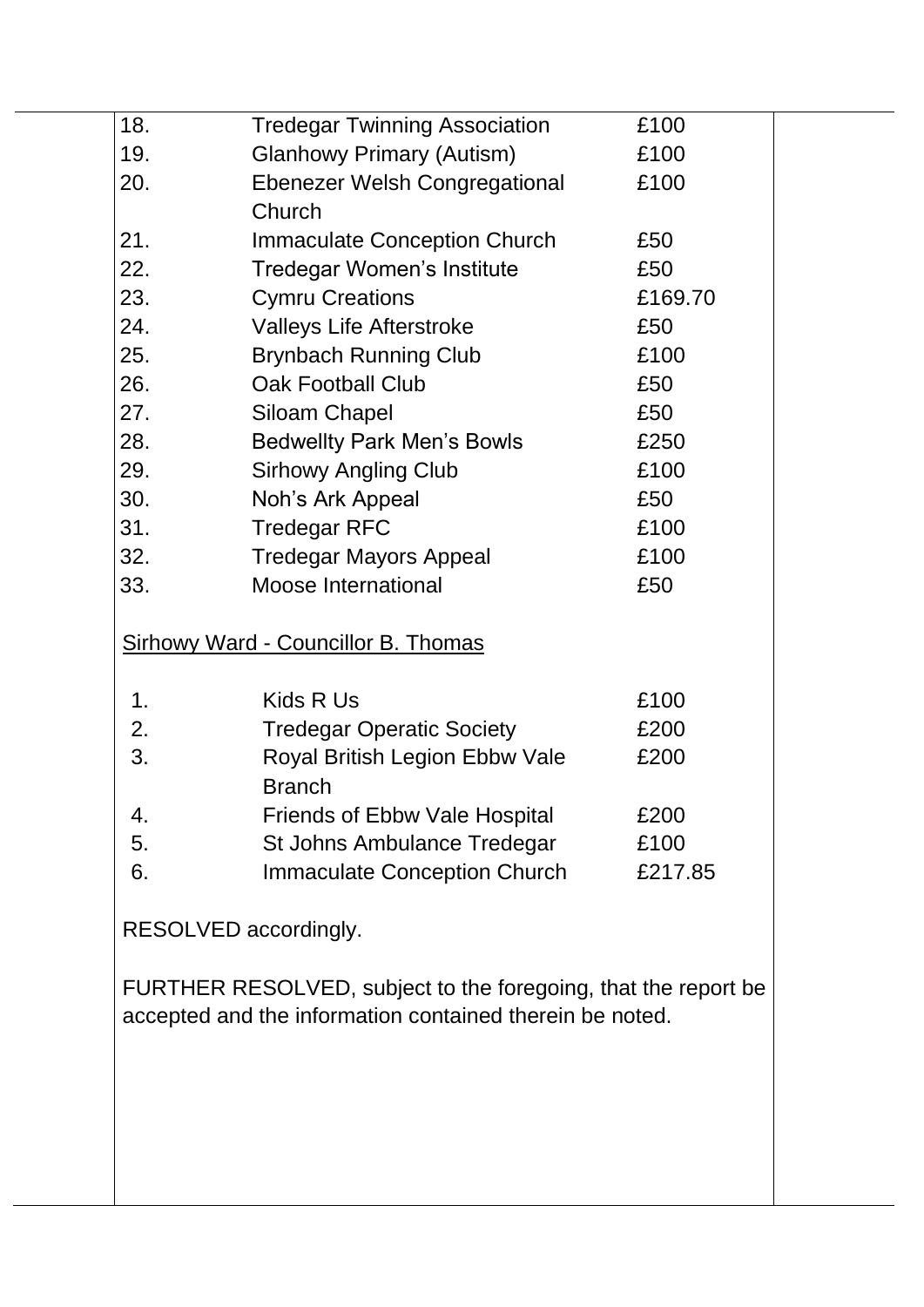### **No. 8 BLAENAU GWENT COVID 19 RECOVERY PLAN**

Consideration was given to the report of the Corporate Director Regeneration and Community Services.

The Managing Director spoke to the report which sought agreement from the Executive on the approach to be adopted to monitor the Recovery from the Covid 19 Pandemic across Council Services and the wider community.

The Managing Director referred to the emergency response situation which had been in place across the Authority over the last 2 years and advised that this work would now come to an end and the Council had identified a recovery phase. The Managing Director advised that the recovery work would be integrated into the Councils governance arrangements using the Business Planning and Performance Management processes. There would also be a set of measures developed which would be used to measure recovery at a strategic level.

The Managing Director added that the Recovery Plan and approach to be undertaken was supported by Scrutiny and it was welcomed that a great deal of the focus would be around the economy on how the Council would support businesses and individuals.

The Leader advised that respective Executive Members had been fully involved in the various strands of the work undertaken and recovery themes. All of which had been reported via the Scrutiny and Executive Committees.

The Executive Member – Economic Development & Regeneration wished to thank the staff across the Council for their work which had been undertaken in response to the pandemic. In terms of the Economic Development and Regeneration Portfolio, the Executive Member noted the monies received from Welsh Government for businesses, however it was felt that it was how it had distributed via the Regeneration and Resources Teams which had allowed the Council to support businesses in the way it had during the pandemic. The Executive Member felt that a fantastic job had been carried out and the Council could now grow from this where it could have been devastation.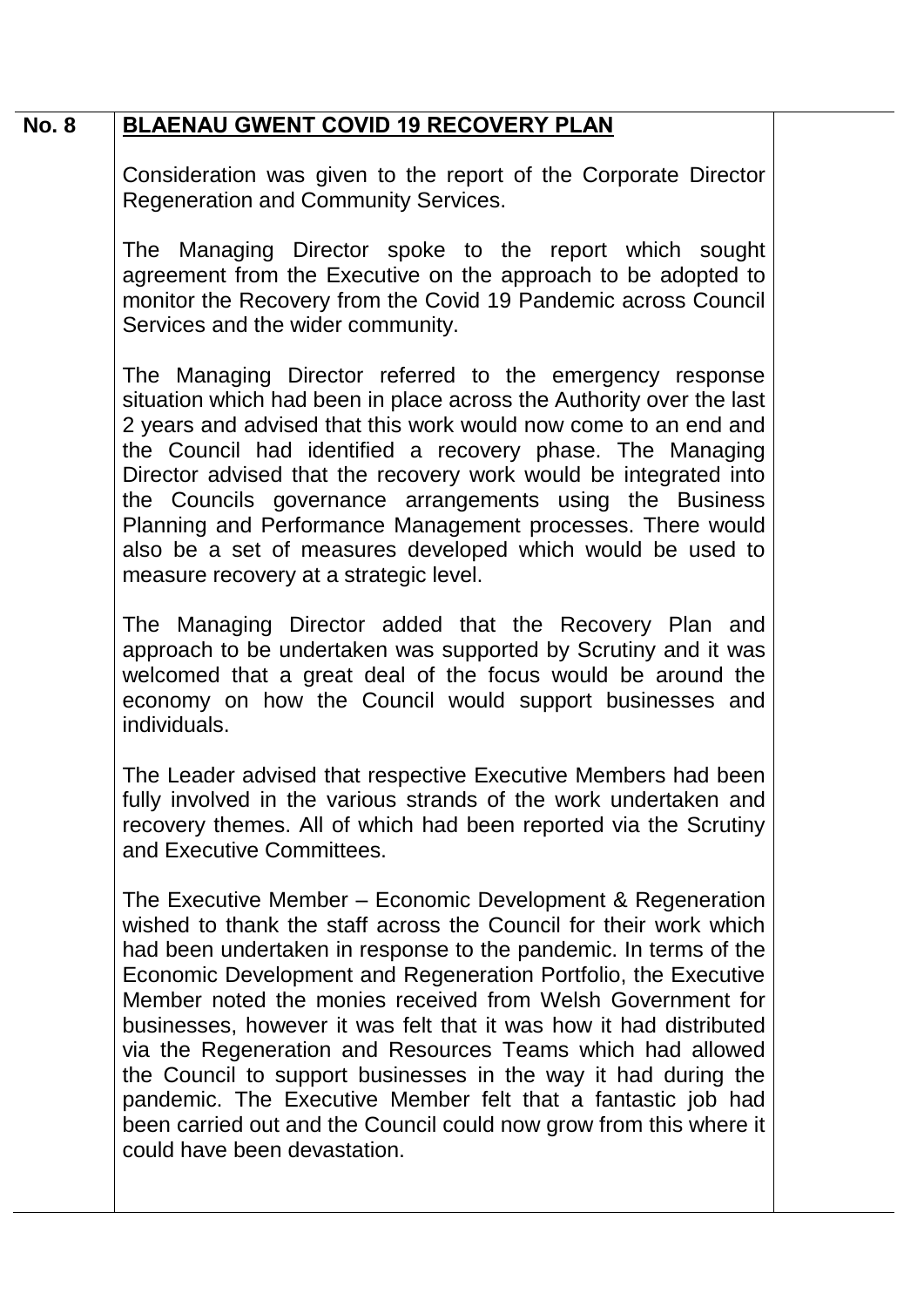|              | The Executive Member also expressed thanks to the all local<br>governments in their efforts to support businesses across the<br>country.                                                                                                                                                                                                                                                                                                                                           |  |
|--------------|------------------------------------------------------------------------------------------------------------------------------------------------------------------------------------------------------------------------------------------------------------------------------------------------------------------------------------------------------------------------------------------------------------------------------------------------------------------------------------|--|
|              | RESOLVED that the report be accepted and the approach set out<br>to manage recovery from the Covid 19 Pandemic across Council<br>Services and the wider community be agreed to be taken forward<br>(Option 1).                                                                                                                                                                                                                                                                     |  |
| <b>No. 9</b> | <b>BUSINESS RATES RELIEF -</b>                                                                                                                                                                                                                                                                                                                                                                                                                                                     |  |
|              | <b>RETAIL, LEISURE AND HOSPITALITY RATES RELIEF -</b><br><u>2022/23</u>                                                                                                                                                                                                                                                                                                                                                                                                            |  |
|              | Councillor J. Wilkins declared an interest in this item and did not<br>take part in discussions or the vote.                                                                                                                                                                                                                                                                                                                                                                       |  |
|              | Consideration was given to the report of the Chief Officer<br>Resources.                                                                                                                                                                                                                                                                                                                                                                                                           |  |
|              | The Chief Officer Resources advised that the report had been<br>presented to the Executive to consider and adopt the Retail,<br>Leisure and Hospitality Rates Relief - 2022/23 scheme, as a<br>section 47 discretionary rate relief for 2022/23 on behalf of the<br>Council.                                                                                                                                                                                                       |  |
|              | The Chief Officer Resources spoke to the report and highlighted<br>the key points as contained in the report. The Chief Officer added<br>that approximately 300 businesses across Blaenau Gwent would<br>benefit from the scheme, however in order for assistance to be<br>given to ratepayers, the Council must resolve to adopt the Welsh<br>Government prescribed scheme as a discretionary rate relief<br>scheme in line with s47 of the Local Government Finance Act<br>1988. |  |
|              | RESOLVED that the report be accepted and the Retail, Leisure<br>and Hospitality Rates Relief - 2022/23 scheme be adopted on<br>behalf of the Council, to supplement the Council's discretionary<br>rate relief scheme (Option 2).                                                                                                                                                                                                                                                  |  |
|              |                                                                                                                                                                                                                                                                                                                                                                                                                                                                                    |  |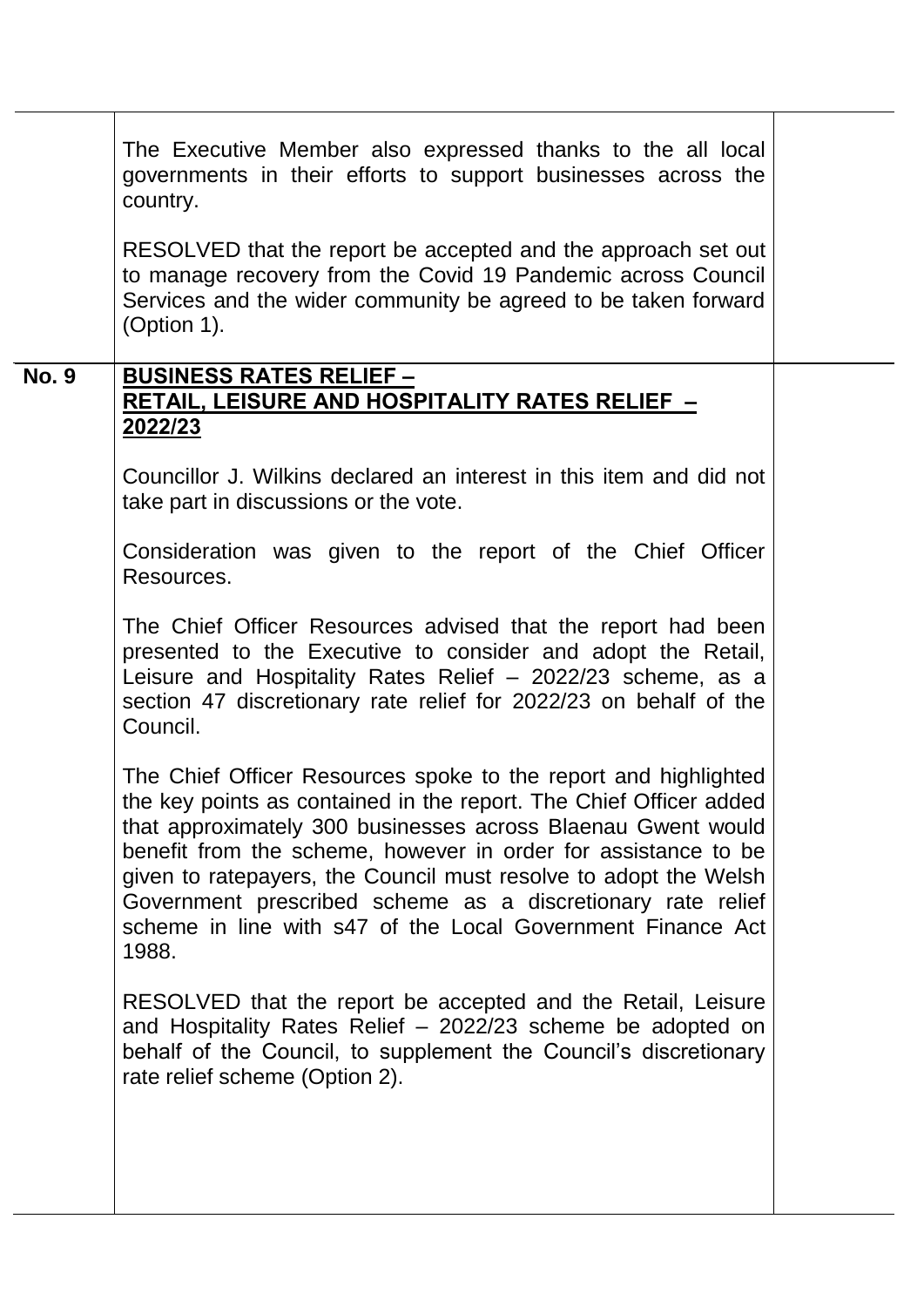|               | <b>DECISION ITEMS -</b><br><b>REGENERATION &amp; ECONOMIC DEVELOPMENT MATTERS</b>                                                                                                                                                                                                                                                                                                                                                                                                                                                                                                                                                  |
|---------------|------------------------------------------------------------------------------------------------------------------------------------------------------------------------------------------------------------------------------------------------------------------------------------------------------------------------------------------------------------------------------------------------------------------------------------------------------------------------------------------------------------------------------------------------------------------------------------------------------------------------------------|
| <b>No. 10</b> | ANEURIN BEVAN DESTINATION STRATEGY                                                                                                                                                                                                                                                                                                                                                                                                                                                                                                                                                                                                 |
|               | Consideration was given to the report of the Corporate Director<br><b>Regeneration and Community Services.</b>                                                                                                                                                                                                                                                                                                                                                                                                                                                                                                                     |
|               | The Head of Regeneration advised that the report sought<br>endorsement of the Aneurin Bevan Destination Strategy and<br>provided a summary of the Strategy's content along with the<br>Themes around which a range of projects for tourism and<br>economic regeneration.                                                                                                                                                                                                                                                                                                                                                           |
|               | The Head of Regeneration noted the work which had been<br>undertaken collaboratively in relation to tourism and economic<br>development and outlined the projects which had been identified. It<br>was reported that the Strategy tied into and complements the<br>Blaenau Gwent Destination Management Plan and would provide<br>a framework for delivering local projects under the strategic<br>umbrella of the Management Plan. The Head of Regeneration<br>added that once approval had been received it would enable<br>officers to further develop the projects, including feasibility work<br>and establish updated costs. |
|               | Executive Member for Economic Development<br>The<br>and<br>Regeneration advised that Strategy had been worked towards for<br>a while and had now started to fit into the Council's Placemaking<br>Plans with there being more impact in Tredegar at the moment.<br>However, the Executive Member stated that Nye Bevan was a<br>representative of Blaenau Gwent and therefore the Council should<br>look at the Strategy across all towns. The Executive Member<br>continued<br>that<br>the<br>Strategy<br>about<br>not<br>just<br>was                                                                                             |

Nye Bevan and felt it was important that the Council looked at other aspects, including our industrial heritage and the Chartists which a massive part in our history. The Executive Member also referred to the sporting hero's which could also be considered and felt that there was an opportunity to develop many heritage aspects from our history across the Borough in all our communities in line with the Councils Placemaking Plans.

RESOLVED that the report be accepted and the Aneurin Bevan Strategy be agreed (Option 1).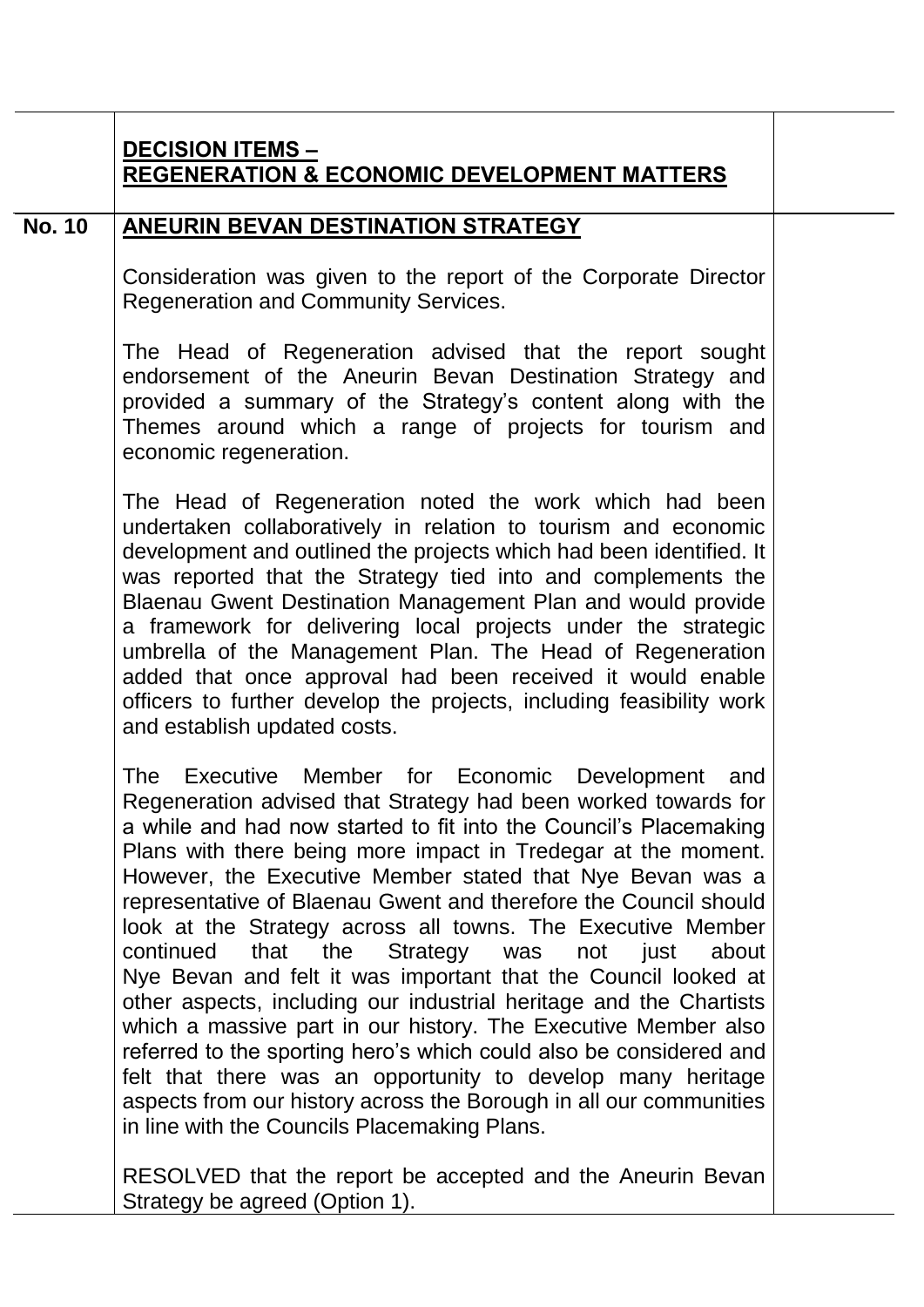### **No. 11 LEVELLING UP FUNDING (LUF) BID REQUEST**

Consideration was given to the report of the Corporate Director Regeneration and Community Services.

The Head of Regeneration advised that the report sought approval for the Authority to submit Levelling Up Funding (LUF) bids during the second call in line with the UK Govt LUF timetable. The Head of Regeneration gave an overview of the Levelling Up Funding and the bidding process. The Head of Regeneration also highlighted the work undertaken by the Regeneration Team along with the projects identified that met the criteria and hoped that one of the projects could be taken forward.

The Executive Member for Economic Development and Regeneration stated that one of biggest challenges around the Levelling Up Funding and the Community Renewal funding was timing and although the pandemic had interrupted work, the Department had been put under significant pressure to put projects forward with the funds available. The Executive Member added that this was Phase 1 and it was hoped that as funding become available including European funding the Council could bid for more projects.

The Executive Member concluded that the projects being explored are long standing issues for the Borough which included the Ebbw Vale Car Park and Brynmawr Bus Station. These are big projects that met the criteria for Levelling Up funding and the Executive Member felt that these were projects that would benefit the whole Borough.

RESOLVED that the report be accepted and it was agreed that applications be prepared be for the next Levelling Up Fund round of bidding for the schemes as identified in the report (Option 1).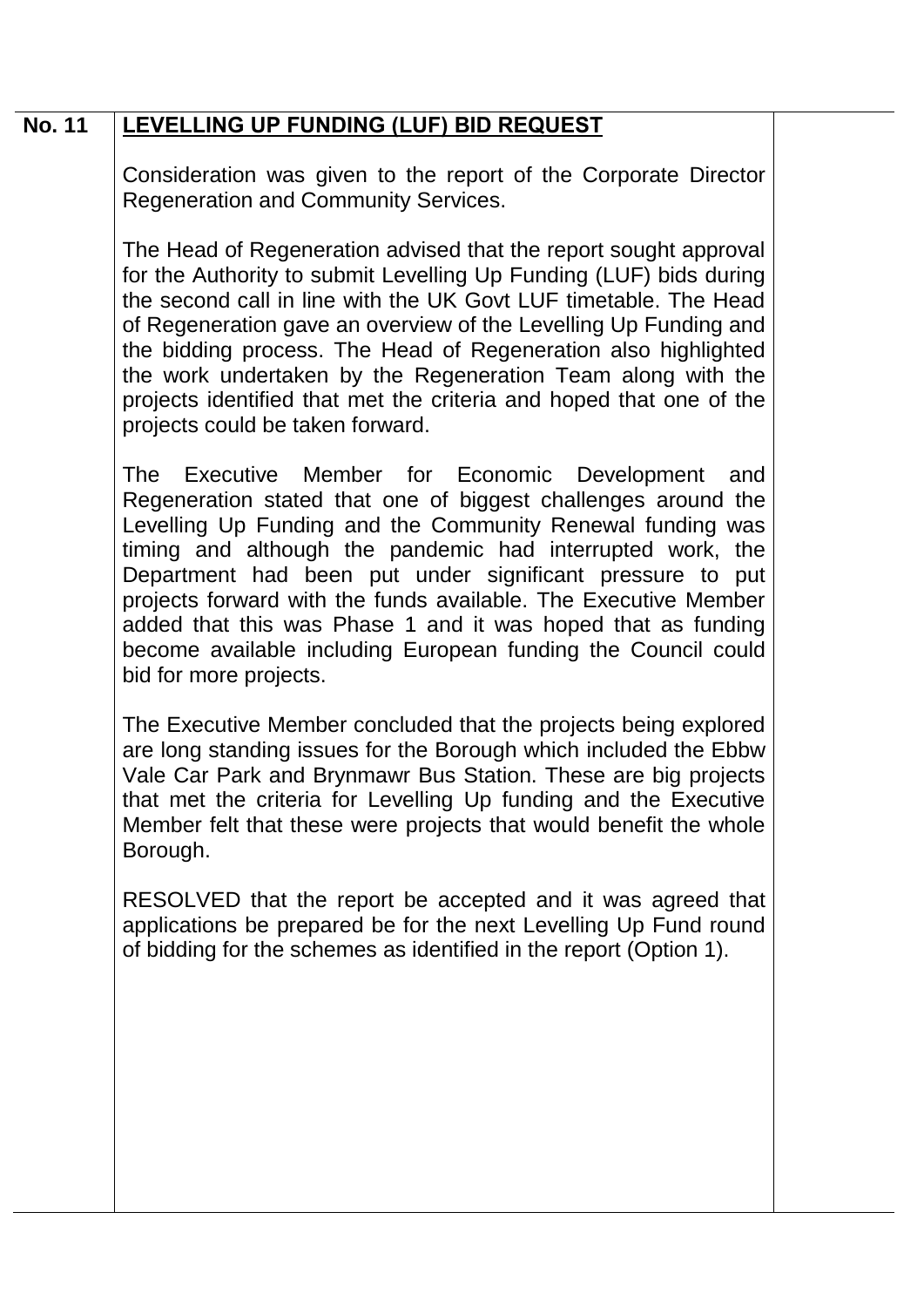|               | <b>DECISION ITEMS - EDUCATION MATTERS</b>                                                                                                                                                                                                                                                                                                                                                                                                                                                                                                                                                                                                                                                                                                                                              |
|---------------|----------------------------------------------------------------------------------------------------------------------------------------------------------------------------------------------------------------------------------------------------------------------------------------------------------------------------------------------------------------------------------------------------------------------------------------------------------------------------------------------------------------------------------------------------------------------------------------------------------------------------------------------------------------------------------------------------------------------------------------------------------------------------------------|
| <b>No. 12</b> | <b>BLAENAU GWENT DRAFT 10-YEAR WELSH IN EDUCATION</b><br>STRATEGIC PLAN CONSULTATION REPORT /<br><b>DRAFFT</b><br><u>ADRODDIAD YMGYNGHORI CYNLLUN</u><br><b>STRATEGOL</b><br><b>CYMRAEG MEWN ADDYSG 10-MLYNEDD BLAENAU GWENT</b>                                                                                                                                                                                                                                                                                                                                                                                                                                                                                                                                                       |
|               | Consideration was given to the report of the Corporate Director<br>Education.                                                                                                                                                                                                                                                                                                                                                                                                                                                                                                                                                                                                                                                                                                          |
|               | The Corporate Director Education outlined the report which<br>provided an overview of the draft Blaenau Gwent 10-year Welsh in<br>Education Strategic Plan, providing views, comments and<br>responses in line with the consultation process. The Corporate<br>Director noted the consultation responses and pointed out that a<br>number of respondents referenced the positive progress made to<br>date, whilst also recognising the commitment of the Council to<br>develop both Welsh Education and the Welsh language. All<br>responses would be considered, which included areas whereby<br>consultees had suggested that the draft plan could be<br>strengthened. The Corporate Director advised that the document<br>has been updated accordingly to reflect the consultation. |
|               | The Corporate Director advised that the draft plan had been<br>submitted to Welsh Government following the consultation in line<br>with their clear guidelines on 31 <sup>st</sup> January, 2022, however it was<br>informed that the document would be subject to Executive<br>approval and the final version would be submitted in March 2022<br>once agreed by the Executive. It was noted that this was a course<br>of action taken in a number of authorities.                                                                                                                                                                                                                                                                                                                    |
|               | RESOLVED that the report be accepted and the Draft 10-Year<br>WESP agreed (Option 1).                                                                                                                                                                                                                                                                                                                                                                                                                                                                                                                                                                                                                                                                                                  |
|               |                                                                                                                                                                                                                                                                                                                                                                                                                                                                                                                                                                                                                                                                                                                                                                                        |
|               |                                                                                                                                                                                                                                                                                                                                                                                                                                                                                                                                                                                                                                                                                                                                                                                        |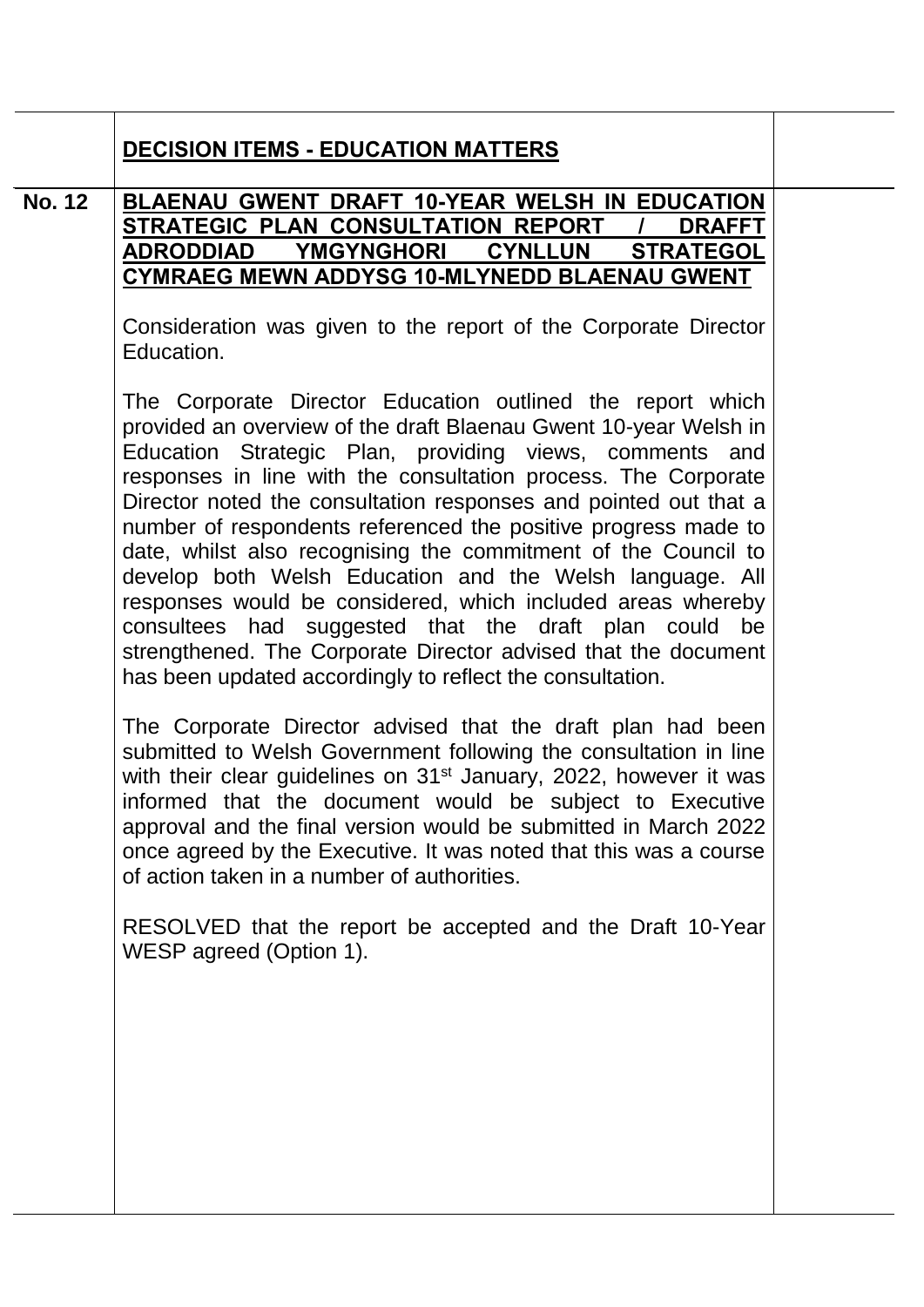#### **No. 13 REVISIONS TO THE SOUTH EAST WALES EDUCATION ACHIEVEMENT SERVICE COLLABORATION AND MEMBERS AGREEMENT (CAMA)**

Consideration was given to the report of the Corporate Director Education.

The Corporate Director Education advised that the purpose of the report was to provide the Executive with the opportunity to update the South East Wales Education Achievement Service Collaboration and Members Agreement (the CAMA). It was added that the proposal outlined within the report would provide a suitable and necessary level of support to the Education Achievement Service (EAS) should the need to make significant staffing changes, with consequential restricting costs, that impact on their ability to operate as an on-going concern.

The Corporate Director Education highlighted the key points of the report and noted that the EAS working with Directors proposed that the five controlling authorities formalised an agreement, similar to the home authorities Joint Services Protocol, to underwrite certain severance costs (i.e. redundancy payments and any employer capital pension costs) arising through the EAS having to take appropriate action to achieve a balance budget. The Corporate Director noted that this would be achieved through:-

• The home authorities underwriting those severance costs incurred within the EAS, which arise through actions required to meet a balance budget. Home authorities would underwrite those costs, pro rata to their current core contribution percentages, subject to the Company first contributing 50% of its retained balances towards the total cost.

The Corporate Director further referred the Executive to the impact on the budget which detailed a scenario exposure presented for each local authority based on respective contributions to the EAS.

The Executive Member for Education highlighted that the risk to the Authority was low in terms of the financial commitment being requested.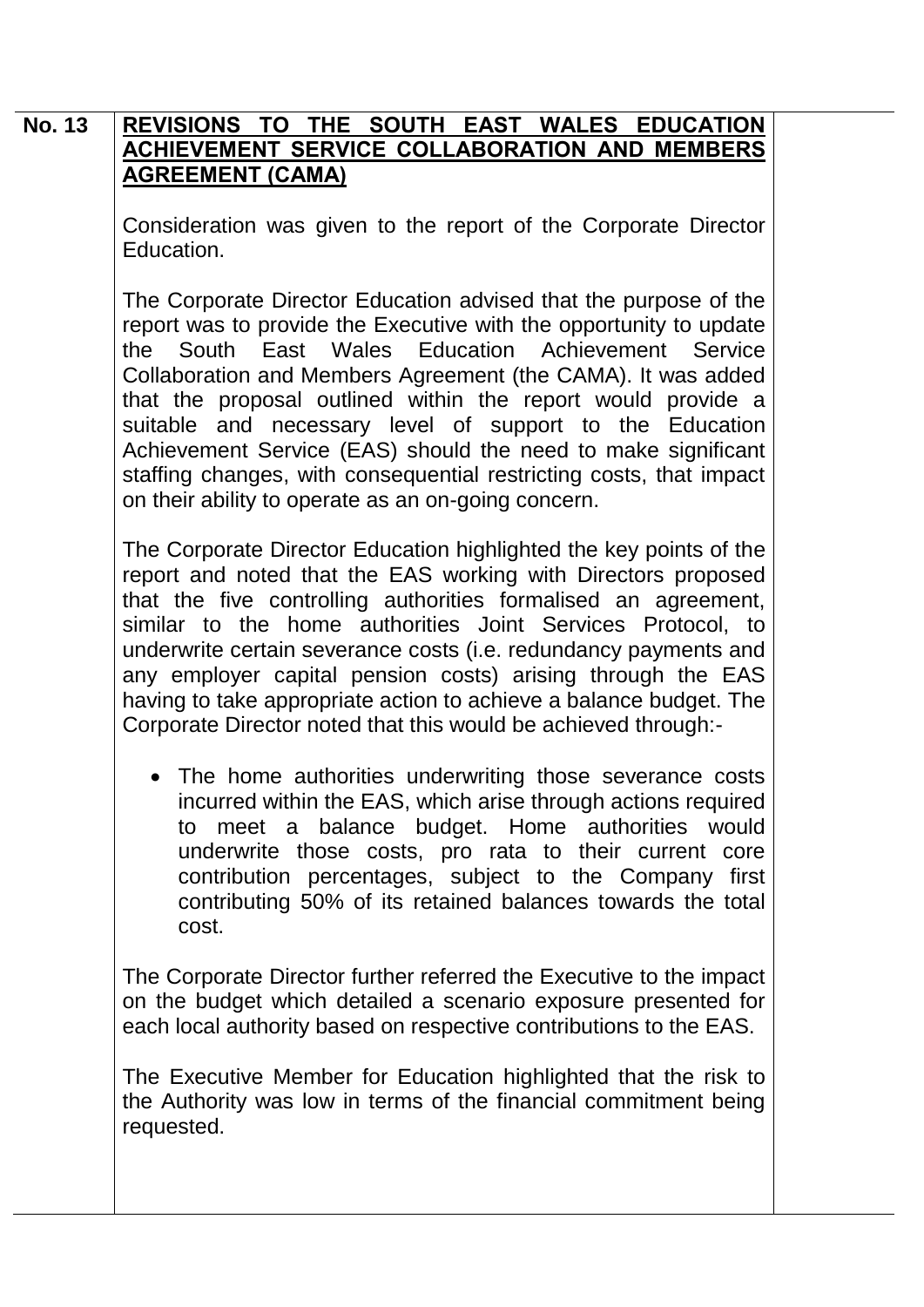|               | RESOLVED that the report be accepted and the revised form of<br>wording in the report be agreed. It also be agreed that the EAS be<br>allowed to retain at fifty percent of their balances to protect their<br>liquidity.                                                                                                                                                                                                                                                                                                                                                                                                       |  |
|---------------|---------------------------------------------------------------------------------------------------------------------------------------------------------------------------------------------------------------------------------------------------------------------------------------------------------------------------------------------------------------------------------------------------------------------------------------------------------------------------------------------------------------------------------------------------------------------------------------------------------------------------------|--|
|               | <b>MONITORING ITEMS - CORPORATE SERVICES</b>                                                                                                                                                                                                                                                                                                                                                                                                                                                                                                                                                                                    |  |
| <b>No. 14</b> | <b>FINANCE AND PERFORMANCE REPORT QUARTERS 1 AND 2</b><br>(APRIL 2021 TO SEPTEMBER 2021)                                                                                                                                                                                                                                                                                                                                                                                                                                                                                                                                        |  |
|               | Consideration was given to the report of the Service Manager<br>Performance and Democratic.                                                                                                                                                                                                                                                                                                                                                                                                                                                                                                                                     |  |
|               | RESOLVED that the report be accepted and the information<br>contained therein be noted (Option 2)                                                                                                                                                                                                                                                                                                                                                                                                                                                                                                                               |  |
|               | <b>MONITORING ITEMS -</b><br><b>REGENERATION AND ECONOMIC DEVELOPMENT</b>                                                                                                                                                                                                                                                                                                                                                                                                                                                                                                                                                       |  |
| <b>No. 15</b> | ASPIRE SHARED APPRENTICESHIP PROGRAMME                                                                                                                                                                                                                                                                                                                                                                                                                                                                                                                                                                                          |  |
|               | Consideration was given to the report of the Corporate Director<br><b>Regeneration and Community Services.</b>                                                                                                                                                                                                                                                                                                                                                                                                                                                                                                                  |  |
|               | The Head of Regeneration advised that the report outlined the<br>performance of the Aspire programme and associated external<br>business engagement. It also provided performance information<br>on the BGCBC internal apprenticeship programme.                                                                                                                                                                                                                                                                                                                                                                                |  |
|               | The Head of Regeneration advised how well the programme had<br>progressed and added that the Aspire Programme had won a<br>number of awards. It had been recognised alongside other<br>apprenticeships in getting young people into work. The Head of<br>Regeneration further highlight key points from the report and<br>advised that if individuals had not gone into employment they had<br>gone on to study in higher education. It was hoped that the Aspire<br>Programme could be continued and hoped to have discussions<br>with City Capital Region and suggested that there may be<br>opportunities to link with Hive. |  |
|               |                                                                                                                                                                                                                                                                                                                                                                                                                                                                                                                                                                                                                                 |  |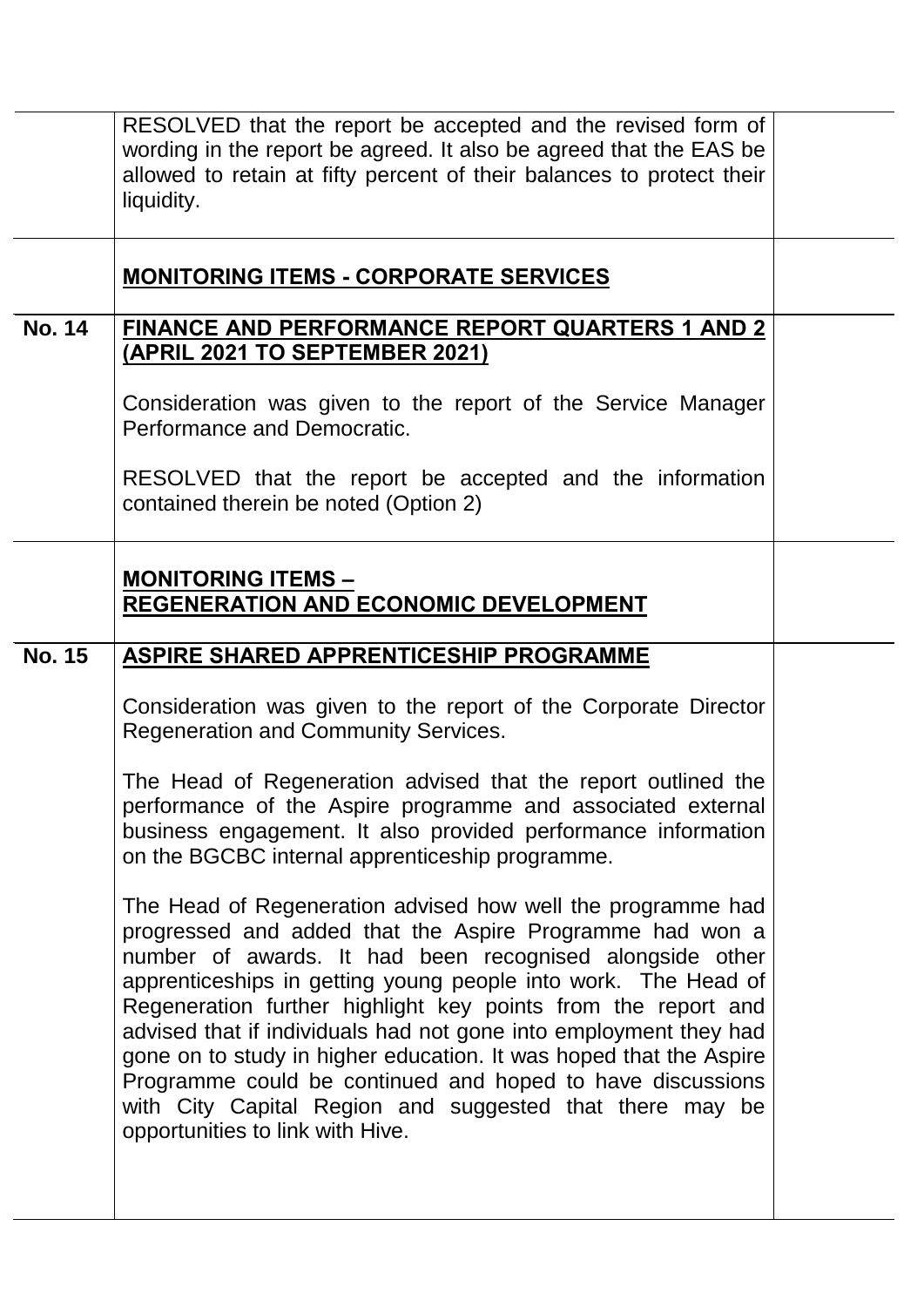|               | Executive Member for Economic Development and<br>The<br>Regeneration felt that the Aspire Programme was a fantastic<br>achievement to set up and seeing it grow had been a pleasure.<br>The Executive Member welcomed the interest which had been<br>shown from Merthyr Tydfil Council and Coleg Gwent and felt that<br>the Aspire Programme could go up against any apprenticeships in<br>the Country as it was excellent. It identified opportunities for the<br>Local Authority and local business who had benefited from the<br>apprenticeships which had been undertaken. |  |
|---------------|--------------------------------------------------------------------------------------------------------------------------------------------------------------------------------------------------------------------------------------------------------------------------------------------------------------------------------------------------------------------------------------------------------------------------------------------------------------------------------------------------------------------------------------------------------------------------------|--|
|               | The Executive Member also wished to pay tribute to Mark<br>Langshaw who had been a champion of the Aspire Programme<br>from the start and it was hoped that Welsh Government would look<br>to continue the funding to ensure the good work could be carried<br>on into the future.                                                                                                                                                                                                                                                                                             |  |
|               | The Leader welcomed the report and felt it was something for this<br>Authority to be proud of with political support of the Executive<br>Member for Economic Development & Regeneration.                                                                                                                                                                                                                                                                                                                                                                                       |  |
|               | RESOLVED that the report be accepted and the information<br>contained therein be noted (Option 2)                                                                                                                                                                                                                                                                                                                                                                                                                                                                              |  |
|               | <b>MONITORING ITEMS - EDUCATION</b>                                                                                                                                                                                                                                                                                                                                                                                                                                                                                                                                            |  |
| <b>No. 16</b> | 21ST CENTURY SCHOOLS BAND B PROGRESS                                                                                                                                                                                                                                                                                                                                                                                                                                                                                                                                           |  |
|               | Consideration was given to the report of the Corporate Director<br>Education.                                                                                                                                                                                                                                                                                                                                                                                                                                                                                                  |  |
|               | RESOLVED that the report be accepted and the information<br>contained therein be noted (Option 1).                                                                                                                                                                                                                                                                                                                                                                                                                                                                             |  |
| <b>No. 17</b> | <b>EDUCATION DIRECTORATE -</b>                                                                                                                                                                                                                                                                                                                                                                                                                                                                                                                                                 |  |
|               | <b>RECOVERY AND RENEWAL PLAN</b>                                                                                                                                                                                                                                                                                                                                                                                                                                                                                                                                               |  |
|               | Consideration was given to the report of the Corporate Director                                                                                                                                                                                                                                                                                                                                                                                                                                                                                                                |  |
|               | Education.                                                                                                                                                                                                                                                                                                                                                                                                                                                                                                                                                                     |  |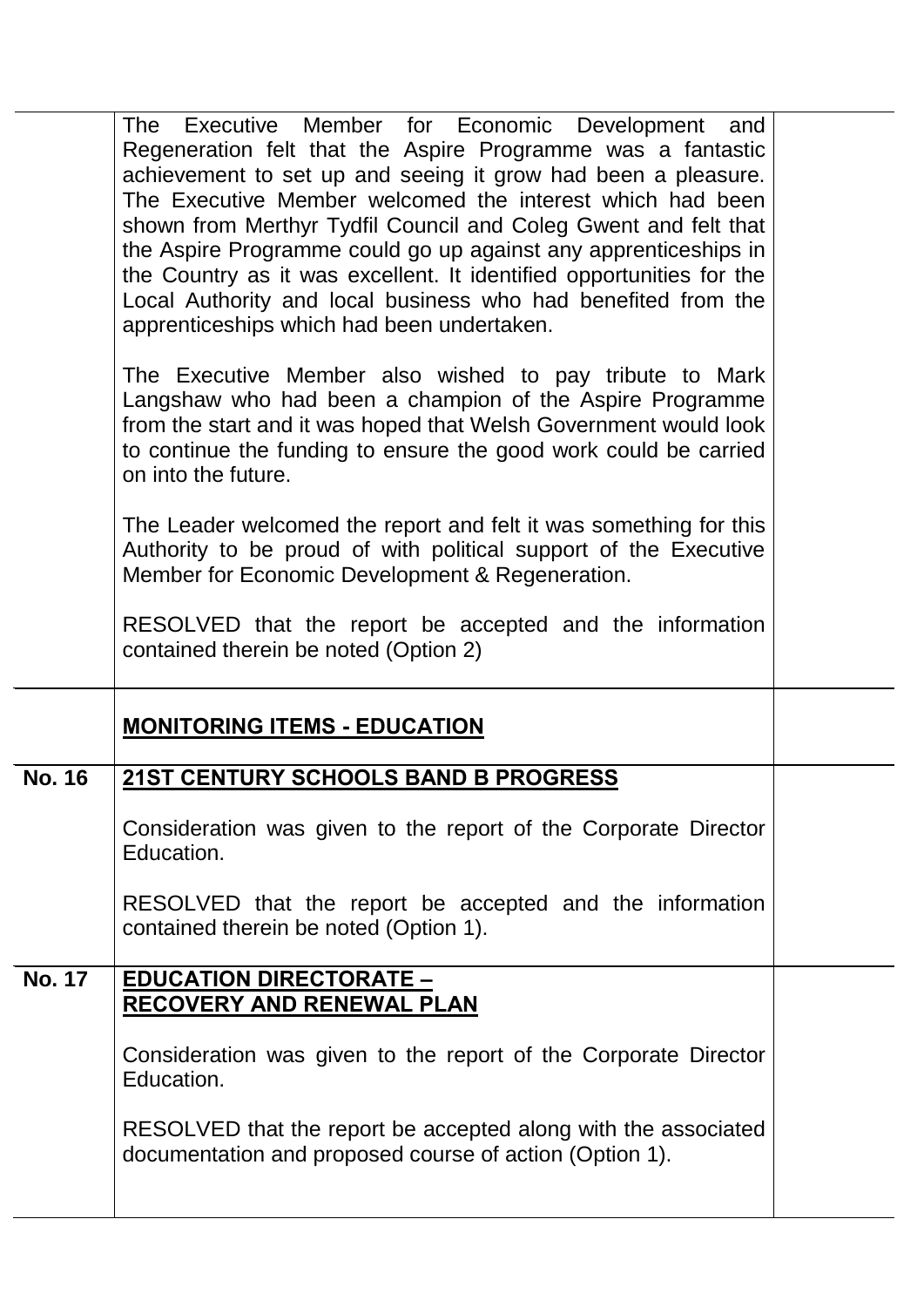| <b>No. 18</b> | <b>CORPORATE DIRECTOR OF EDUCATION SERVICES SPRING</b>                                                                                                                                                                                   |  |
|---------------|------------------------------------------------------------------------------------------------------------------------------------------------------------------------------------------------------------------------------------------|--|
|               | AND SUMMER TERMS REPORT 2021                                                                                                                                                                                                             |  |
|               | Consideration was given to the report of the Corporate Director<br>Education.                                                                                                                                                            |  |
|               | RESOLVED that the report be accepted and the information<br>within the Corporate Director of Education's<br>detailed<br>Spring/Summer terms 2021 report and contribute to the<br>continuous self-assessment of effectiveness. (Option 1) |  |
| <b>No. 19</b> | <b>BLAENAU GWENT EDUCATION/</b><br><b>SCHOOLS ICT STRATEGY AND PROJECT UPDATE</b>                                                                                                                                                        |  |
|               | Consideration was given to the report of the Corporate Director<br>Education.                                                                                                                                                            |  |
|               | RESOLVED that the report be accepted and the information<br>therein be noted (Option 1)                                                                                                                                                  |  |
|               | <b>MONITORING ITEMS - SOCIAL SERVICES</b>                                                                                                                                                                                                |  |
| <b>No. 20</b> | ANNUAL REPORT OF THE DIRECTOR OF SOCIAL SERVICES<br>2021/2022 (QUARTERS 1 AND 2).                                                                                                                                                        |  |
|               | Consideration was given to the report of the Corporate Director<br>Social Services.                                                                                                                                                      |  |
|               | RESOLVED that the report be accepted and the information<br>contained therein be noted (Option 1).                                                                                                                                       |  |
| <b>No. 21</b> | SAFEGUARDING PERFORMANCE INFORMATION<br><b>FOR SOCIAL SERVICES AND EDUCATION -</b><br>1ST APRIL TO 30TH SEPTEMBER 2021                                                                                                                   |  |
|               | Consideration was given to the report of the Corporate Director<br>Social Services.                                                                                                                                                      |  |
|               | RESOLVED that the report be accepted and the information<br>contained therein be noted (Option 1).                                                                                                                                       |  |
|               |                                                                                                                                                                                                                                          |  |